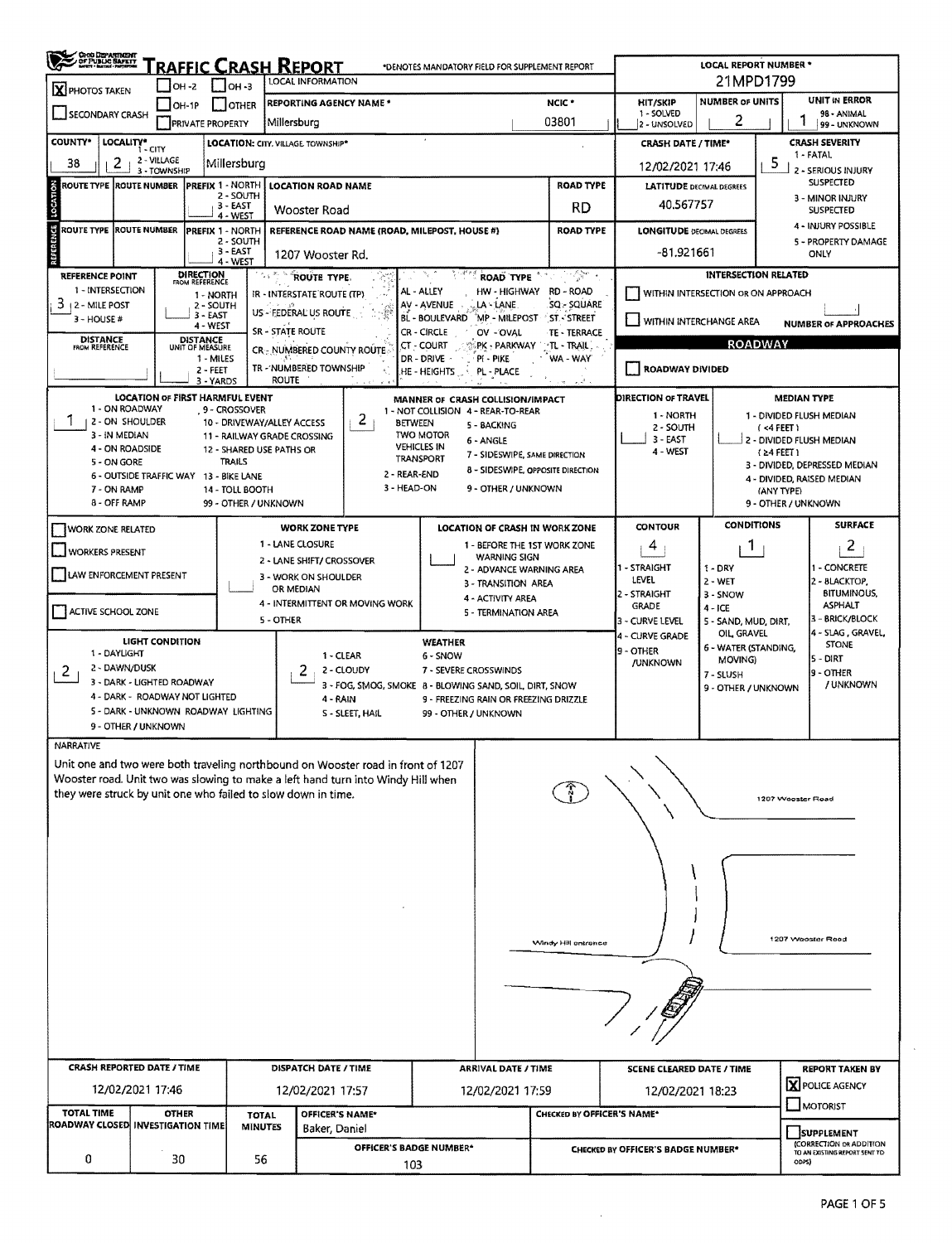|                                                                                                            |                                                                                                                                               |                                                               |                                                                                |                                             |                                                   |                                                      |                                                         | <b>LOCAL REPORT NUMBER</b>                                    |                                                                 |  |  |  |  |  |
|------------------------------------------------------------------------------------------------------------|-----------------------------------------------------------------------------------------------------------------------------------------------|---------------------------------------------------------------|--------------------------------------------------------------------------------|---------------------------------------------|---------------------------------------------------|------------------------------------------------------|---------------------------------------------------------|---------------------------------------------------------------|-----------------------------------------------------------------|--|--|--|--|--|
|                                                                                                            | <b>ORIO DEPARTMENT</b><br>OF PUBLIC BAFETT                                                                                                    |                                                               |                                                                                |                                             |                                                   |                                                      | 21mpd1799                                               |                                                               |                                                                 |  |  |  |  |  |
| UNIT <sub>#</sub>                                                                                          | OWNER NAME: LAST, FIRST, MIDDLE (C) SAME AS DRIVERY                                                                                           |                                                               |                                                                                |                                             |                                                   | OWNER PHONE: MCLUDE AREA CODE (L) SAME AS DRIVER)    | DAMAGE                                                  |                                                               |                                                                 |  |  |  |  |  |
|                                                                                                            | STEINER, DEVON, NATHAN                                                                                                                        |                                                               |                                                                                | 330-475-4272                                |                                                   |                                                      | <b>DAMAGE SCALE</b>                                     |                                                               |                                                                 |  |  |  |  |  |
|                                                                                                            | OWNER ADDRESS: STREET, CITY, STATE, ZIP ( E) SAME AS DRIVER)                                                                                  |                                                               |                                                                                | 1 - NONE                                    |                                                   | 3 - FUNCTIONAL DAMAGE                                |                                                         |                                                               |                                                                 |  |  |  |  |  |
|                                                                                                            | 142 THRID STREET, HOLMESVILLE, OH, 44633                                                                                                      |                                                               |                                                                                |                                             |                                                   |                                                      | 2 - MINOR DAMAGE<br>4 - DISABLING DAMAGE<br>9 - UNKNOWN |                                                               |                                                                 |  |  |  |  |  |
|                                                                                                            | COMMERCIAL CARRIER: NAME, ADDRESS, CITY, STATE, ZIP                                                                                           |                                                               |                                                                                | COMMERCIAL CARRIER PHONE: INCLUDE AREA CODE |                                                   |                                                      | DAMAGED AREA(S)                                         |                                                               |                                                                 |  |  |  |  |  |
|                                                                                                            |                                                                                                                                               |                                                               |                                                                                |                                             |                                                   |                                                      |                                                         | INDICATE ALL THAT APPLY                                       |                                                                 |  |  |  |  |  |
| LP STATE   LICENSE PLATE #<br><b>VEHICLE IDENTIFICATION #</b><br><b>HZU5548</b><br>3VW2K7AJ6CM470020<br>OН |                                                                                                                                               |                                                               |                                                                                |                                             | <b>VEHICLE YEAR</b><br>2012                       | <b>VEHICLE MAKE</b><br>VOLKSWAGEN                    |                                                         |                                                               |                                                                 |  |  |  |  |  |
|                                                                                                            | <b>INSURANCE COMPANY</b><br><b>INSURANCE POLICY #</b>                                                                                         |                                                               |                                                                                |                                             | <b>COLOR</b>                                      | <b>VEHICLE MODEL</b>                                 |                                                         |                                                               |                                                                 |  |  |  |  |  |
| <b>X</b> INSURANCE                                                                                         | HUMMEL INSURANCE                                                                                                                              |                                                               | WNP4947902                                                                     |                                             | WHI                                               | JETTA                                                |                                                         |                                                               |                                                                 |  |  |  |  |  |
|                                                                                                            | <b>TYPE OF USE</b>                                                                                                                            | IN EMERGENCY                                                  | US DOT #                                                                       |                                             | TOWED BY: COMPANY NAME                            |                                                      |                                                         |                                                               |                                                                 |  |  |  |  |  |
| GOVERNMENT<br>COMMERCIAL<br>RESPONSE<br>VEHICLE WEIGHT GVWR/GCWR                                           |                                                                                                                                               |                                                               |                                                                                |                                             | <b>HAZARDOUS MATERIAL</b>                         |                                                      |                                                         |                                                               |                                                                 |  |  |  |  |  |
| <b>INTERLOCK</b><br><b>DEVICE</b>                                                                          | HIT/SKIP UNIT                                                                                                                                 | <b># OCCUPANTS</b>                                            | $1 - 510K$ LBS.<br>2 - 10,001 - 26K LBS.                                       |                                             | <b>MATERIAL</b><br>CLASS#<br>RELEASED             | PLACARD ID#                                          |                                                         |                                                               |                                                                 |  |  |  |  |  |
| EQUIPPED                                                                                                   |                                                                                                                                               |                                                               | $3 - 26K$ LBS.                                                                 |                                             | PLACARD                                           |                                                      |                                                         |                                                               |                                                                 |  |  |  |  |  |
|                                                                                                            | 1 - PASSENGER CAR<br>2 - PASSENGER VAN                                                                                                        | 6 - VAN (9-1S SEATS)<br>7 - MOTORCYCLE 2-WHEELED              | 12 - GOLF CART<br>13 - SNOWMOBILE                                              |                                             | 18 - LIMO (LIVERY VEHICLE)                        | 23 - PEDESTRIAN/SKATER<br>24 - WHEELCHAIR (ANY TYPE) |                                                         |                                                               |                                                                 |  |  |  |  |  |
|                                                                                                            | (MINIVAN)                                                                                                                                     | <b>B - MOTORCYCLE 3-WHEELED</b>                               | 14 - SINGLE UNIT                                                               |                                             | 19 - BUS (16+ PASSENGERS)<br>20 - OTHER VEHICLE   | 25 - OTHER NON-MOTORIST                              |                                                         |                                                               |                                                                 |  |  |  |  |  |
|                                                                                                            | UNIT TYPE 3 - SPORT UTILITY<br>VEHICLE                                                                                                        | 9 - AUTOCYCLE<br>10 - MOPED OR MOTORIZED                      | <b>TRUCK</b><br>15 - SEMI-TRACTOR                                              | 21 - HEAVY EQUIPMENT                        |                                                   | 26 - BICYCLE                                         |                                                         |                                                               |                                                                 |  |  |  |  |  |
|                                                                                                            | 4 - PICK UP                                                                                                                                   | <b>BICYCLE</b>                                                | 16 - FARM EQUIPMENT                                                            |                                             | 22 - ANIMAL WITH RIDER OR<br>ANIMAL-DRAWN VEHICLE | 27 - TRAIN<br>99 - UNKNOWN OR HIT/SKIP               |                                                         |                                                               |                                                                 |  |  |  |  |  |
|                                                                                                            | 5 - CARGO VAN<br>(ATV/UTV)                                                                                                                    | 11 - ALL TERRAIN VEHICLE                                      | 17 - MOTORHOME                                                                 |                                             |                                                   |                                                      |                                                         |                                                               |                                                                 |  |  |  |  |  |
|                                                                                                            | # OF TRAILING UNITS                                                                                                                           |                                                               |                                                                                |                                             |                                                   |                                                      |                                                         |                                                               | 12                                                              |  |  |  |  |  |
| VEHICLE                                                                                                    | WAS VEHICLE OPERATING IN AUTONOMOUS<br>MODE WHEN CRASH OCCURRED?                                                                              | 0                                                             | 0 - NO AUTOMATION                                                              |                                             | 3 - CONDITIONAL AUTOMATION 9 - UNKNOWN            |                                                      |                                                         |                                                               | 12                                                              |  |  |  |  |  |
| 2                                                                                                          | 1 - YES 2 - NO 9 - OTHER / UNKNOWN                                                                                                            |                                                               | 1 - DRIVER ASSISTANCE<br>AUTONOMOUS 2 - PARTIAL AUTOMATION 5 - FULL AUTOMATION |                                             | 4 - HIGH AUTOMATION                               |                                                      |                                                         |                                                               |                                                                 |  |  |  |  |  |
|                                                                                                            |                                                                                                                                               | <b>MODE LEVEL</b>                                             |                                                                                |                                             |                                                   |                                                      |                                                         |                                                               |                                                                 |  |  |  |  |  |
|                                                                                                            | 1 - NONE<br>$2 - TAXI$                                                                                                                        | 6 - BUS - CHARTER/TOUR<br>7 - BUS - INTERCITY                 | 11 - FIRE<br>12 - MILITARY                                                     | <b>16 - FARM</b>                            | 17 - MOWING                                       | 21 - MAIL CARRIER<br>99 - OTHER / UNKNOWN            |                                                         |                                                               |                                                                 |  |  |  |  |  |
|                                                                                                            | 3 - ELECTRONIC RIDE                                                                                                                           | <b>B-BUS-SHUTTLE</b>                                          | 13 - POLICE                                                                    |                                             | 18 - SNOW REMOVAL                                 |                                                      |                                                         |                                                               |                                                                 |  |  |  |  |  |
|                                                                                                            | <b>SHARING</b><br>SPECIAL<br>9 - BUS - OTHER<br>14 - PUBLIC UTILITY<br>FUNCTION 4 - SCHOOL TRANSPORT<br>10 - AMBULANCE                        |                                                               |                                                                                |                                             | 19 - TOWING<br>20 - SAFETY SERVICE                |                                                      |                                                         |                                                               |                                                                 |  |  |  |  |  |
|                                                                                                            | 5 - BUS - TRANSIT/COMMUTER                                                                                                                    |                                                               | 1S - CONSTRUCTION EQUIP.                                                       |                                             | PATROL                                            |                                                      |                                                         | 12                                                            |                                                                 |  |  |  |  |  |
|                                                                                                            | 1 - NO CARGO BODY TYPE                                                                                                                        | 4 - LOGGING                                                   | 7 - GRAIN/CHIPS/GRAVEL                                                         | 11 - DUMP                                   |                                                   | 99 - OTHER / UNKNOWN                                 |                                                         |                                                               |                                                                 |  |  |  |  |  |
| CARGO                                                                                                      | / NOT APPLICABLE<br>2 - BUS                                                                                                                   | 5 - INTERMODAL<br><b>CONTAINER CHASSIS</b>                    | $8 - POLE$<br>9 - CARGO TANK                                                   |                                             | 12 - CONCRETE MIXER<br>13 - AUTO TRANSPORTER      |                                                      |                                                         |                                                               | 莊王<br>9                                                         |  |  |  |  |  |
| <b>BODY</b>                                                                                                | 3 - VEHICLE TOWING<br>ANOTHER MOTOR VEHICLE                                                                                                   | 6 - CARGOVAN<br>/ENCLOSED BOX                                 | 10 - FLAT BED                                                                  |                                             | 14 - GARBAGE/REFUSE                               |                                                      |                                                         |                                                               |                                                                 |  |  |  |  |  |
| <b>TYPE</b>                                                                                                | 1 - TURN SIGNALS                                                                                                                              | 4 - BRAKES                                                    | 7 - WORN OR SLICK TIRES                                                        |                                             | 9 - MOTOR TROUBLE                                 | 99 - OTHER / UNKNOWN                                 |                                                         |                                                               |                                                                 |  |  |  |  |  |
| <b>VEHICLE</b>                                                                                             | 2 - HEAD LAMPS                                                                                                                                | S - STEERING                                                  | 8 - TRAILER EOUIPMENT                                                          |                                             | 10 - DISABLED FROM PRIOR                          |                                                      |                                                         |                                                               |                                                                 |  |  |  |  |  |
| <b>DEFECTS</b>                                                                                             | 3 - TAIL LAMPS                                                                                                                                | 6 - TIRE BLOWOUT                                              | DEFECTIVE                                                                      |                                             | <b>ACCIDENT</b>                                   |                                                      | $\Box$ - NO DAMAGE [ 0 ]                                |                                                               | J- UNDERCARRIAGE [ 14 ]                                         |  |  |  |  |  |
|                                                                                                            | 1 - INTERSECTION -                                                                                                                            | 4 - MIDBLOCK -                                                | 7 - SHOULDER/ROADSIDE                                                          |                                             | 10 - DRIVEWAY ACCESS                              | 99 - OTHER / UNKNOWN                                 |                                                         |                                                               |                                                                 |  |  |  |  |  |
|                                                                                                            | <b>MARKED CROSSWALK</b><br>VON-MOTORIST 2 - INTERSECTION -                                                                                    | <b>MARKED CROSSWALK</b><br>5 - TRAVEL LANE -                  | <b>B - SIDEWALK</b>                                                            |                                             | 11 - SHARED USE PATHS<br>OR TRAILS                |                                                      | $\Box$ -TOP [13]                                        |                                                               | $L$ -ALL AREAS (15)                                             |  |  |  |  |  |
| LOCATION                                                                                                   | 9 - MEDIAN/CROSSING<br><b>UNMARKED CROSSWALK</b><br>OTHER LOCATION<br>ISLAND<br>AT IMPACT 3 - INTERSECTION - OTHER<br><b>6 - BICYCLE LANE</b> |                                                               |                                                                                |                                             | 12 - FIRST RESPONDER<br>AT INCIDENT SCENE         |                                                      |                                                         |                                                               | $\Box$ - UNIT NOT AT SCENE[16]                                  |  |  |  |  |  |
|                                                                                                            | 1 - NON-CONTACT                                                                                                                               | 1 - STRAIGHT AHEAD                                            | ·LEAVING TRAFFIC                                                               |                                             | 15 - WALKING, RUNNING,                            | 21 - STANDING OUTSIDE                                |                                                         | INITIAL POINT OF CONTACT                                      |                                                                 |  |  |  |  |  |
|                                                                                                            | 2 - NON-COLLISION                                                                                                                             | 2 - BACKING<br>3 - CHANGING LANES                             | LANE<br>10 - PARKED                                                            |                                             | JOGGING, PLAYING<br>16 - WORKING                  | DISABLED VEHICLE<br>99 - OTHER / UNKNOWN             | 0 - NO DAMAGE                                           |                                                               | 14 - UNDERCARRIAGE                                              |  |  |  |  |  |
| 3                                                                                                          | 3 - STRIKING                                                                                                                                  | 4 - OVERTAKING/PASSING<br>PRE-CRASH 5 - MAKING RIGHT TURN     | 11 - SLOWING OR STOPPED<br>IN TRAFFIC                                          |                                             | 17 - PUSHING VEHICLE<br>18 - APPROACHING OR       |                                                      | 12                                                      |                                                               | 1-12 - REFER TO UNIT 15 - VEHICLE NOT AT SCENE                  |  |  |  |  |  |
| <b>ACTION</b>                                                                                              | 4 - STRUCK                                                                                                                                    | ACTIONS 6 - MAXING LEFT TURN                                  | 12 - DRIVERLESS                                                                |                                             | LEAVING VEHICLE                                   |                                                      | <b>DIAGRAM</b><br>99 - UNKNOWN                          |                                                               |                                                                 |  |  |  |  |  |
|                                                                                                            | 5 - 80TH STRIKING<br>& STRUCK                                                                                                                 | 7 - MAKING U-TURN<br>8 - ENTERING TRAFFIC                     | 13 - NEGOTIATING A CURVE<br>14 - ENTERING OR CROSSING 20 - OTHER NON-MOTORIST  |                                             | 19 - STANDING                                     |                                                      | 13 - TOP                                                |                                                               |                                                                 |  |  |  |  |  |
|                                                                                                            | 9 - OTHER / UNKNOWN                                                                                                                           | LANE                                                          | SPECIFIED LOCATION                                                             |                                             |                                                   |                                                      |                                                         | TRAFFIC                                                       |                                                                 |  |  |  |  |  |
|                                                                                                            | 1 - NONE<br>2 - FAILURE TO YIELD                                                                                                              | /ACDA                                                         | 8 - FOLLOWING TOO CLOSE 13 - IMPROPER START FROM<br>A PARKED POSITION          |                                             | 18 - OPERATING DEFECTIVE<br>EQUIPMENT             | 23 - OPENING DOOR INTO<br>ROADWAY                    | <b>TRAFFICWAY FLOW</b><br>1 - ONE-WAY                   |                                                               | TRAFFIC CONTROL<br>1 - ROUNDABOUT 4 - STOP SIGN                 |  |  |  |  |  |
| 2                                                                                                          | 3 - RAN RED LIGHT<br>4 - RAN STOP SIGN                                                                                                        | 9 - IMPROPER LANE<br>CHANGE                                   | 14 - STOPPED OR PARKED<br><b>ILLEGALLY</b>                                     |                                             | 19 - LOAD SHIFTING<br>/FALLING/SPILLING           | 99 - OTHER IMPROPER<br><b>ACTION</b>                 | 2 - TWO-WAY                                             |                                                               | 2 - SIGNAL<br>5 - YIELD SIGN                                    |  |  |  |  |  |
|                                                                                                            | 5 - UNSAFE SPEED<br>CONTRIBUTING 6 - IMPROPER TURN                                                                                            | 10 - IMPROPER PASSING                                         | 15 - SWERVING TO AVOID                                                         |                                             | 20 - IMPROPER CROSSING                            |                                                      | 2                                                       | 6                                                             | 3 - FLASHER<br><b>6 - NO CONTROL</b>                            |  |  |  |  |  |
| EVENTS(s)                                                                                                  | CIRCUMSTANCES 7 - LEFT OF CENTER                                                                                                              | 11 - DROVE OFF ROAD<br>12 - IMPROPER BACKING                  | 16 - WRONG WAY<br>17 - VISION OBSTRUCTION                                      |                                             | 21 - LYING IN ROADWAY<br>22 - NOT DISCERNIBLE     |                                                      | # of THROUGH LANES                                      |                                                               | <b>RAIL GRADE CROSSING</b>                                      |  |  |  |  |  |
| <b>SEQUENCE OF EVENTS</b>                                                                                  |                                                                                                                                               |                                                               |                                                                                |                                             |                                                   |                                                      | ON ROAD                                                 |                                                               | 1 - NOT INVLOVED                                                |  |  |  |  |  |
|                                                                                                            |                                                                                                                                               |                                                               | <b>CONSIDERING CONTROLLER</b>                                                  |                                             |                                                   |                                                      | 2                                                       |                                                               | 2 - INVOLVED-ACTIVE CROSSING<br>3 - INVOLVED-PASSIVE CROSSING   |  |  |  |  |  |
| 20                                                                                                         | 1 - OVERTURN/ROLLOVER 7 - SEPARATION OF UNITS<br>2 - FIRE/EXPLOSION                                                                           | 8 - RAN OFF ROAD RIGHT                                        | 12 - DOWNHILL RUNAWAY<br>13 - OTHER NON-COLLISION 20 - MOTOR VEHICLE IN        |                                             | 19 - ANIMAL -OTHER                                | 23 - STRUCK BY FALLING,<br>SHIFTING CARGO OR         |                                                         |                                                               |                                                                 |  |  |  |  |  |
|                                                                                                            | 3 - IMMERSION<br>4 - JACKKNIFE                                                                                                                | 9 - RAN OFF ROAD LEFT<br>10 - CROSS MEDIAN                    | 14 - PEDESTRIAN<br>15 - PEDALCYCLE                                             |                                             | TRANSPORT<br>21 - PARKED MOTOR                    | ANYTHING SET IN<br>MOTION BY A MOTOR                 |                                                         |                                                               | UNIT / NON-MOTORIST DIRECTION                                   |  |  |  |  |  |
|                                                                                                            | S - CARGO / EQUIPMENT                                                                                                                         | 11 - CROSS CENTERLINE -                                       | 16 - RAILWAY VEHICLE                                                           |                                             | VEHICLE                                           | <b>VEHICLE</b><br>24 - OTHER MOVABLE                 |                                                         |                                                               | 1 - NORTH<br><b>5 - NORTHEAST</b><br>2 - SOUTH<br>6 - NORTHWEST |  |  |  |  |  |
|                                                                                                            | LOSS OR SHIFT<br>6 - EQUIPMENT FAILURE                                                                                                        | OPPOSITE DIRECTION<br>OF TRAVEL                               | 17 - ANIMAL - FARM<br>18 - ANIMAL - DEER                                       |                                             | 22 - WORK ZONE<br><b>MAINTENANCE</b>              | OBJECT                                               | $\epsilon$<br><b>FROM</b><br>TΩ                         | 3 - EAST<br>7 - SOUTHEAST<br>4 - WEST<br><b>8 - SOUTHWEST</b> |                                                                 |  |  |  |  |  |
|                                                                                                            | <b>State Monday</b>                                                                                                                           |                                                               | <b>COLLISION WITH FIXED OBJECT - STRUCK A LITTLE IN</b>                        | EQUIPMENT                                   |                                                   |                                                      |                                                         |                                                               | 9 - OTHER / UNKNOWN                                             |  |  |  |  |  |
|                                                                                                            | 25 - IMPACT ATTENUATOR 31 - GUARDRAIL END<br>/ CRASH CUSHION                                                                                  | 32 - PORTABLE BARRIER                                         | 38 - OVERHEAD SIGN POST<br>39 - LIGHT / LUMINARIES                             | 46 - FENCE                                  | 45 - EMBANKMENT                                   | 52 - BUILDING<br>53 - TUNNEL                         |                                                         |                                                               |                                                                 |  |  |  |  |  |
|                                                                                                            | 26 - BRIDGE OVERHEAD<br><b>STRUCTURE</b>                                                                                                      | 33 - MEDIAN CABLE BARRIER<br>34 - MEDIAN GUARDRAIL            | <b>SUPPORT</b><br>40 - UTILITY POLE                                            | 48 - TREE                                   | 47 - MAILBOX                                      | 54 - OTHER FIXED<br><b>OBJECT</b>                    | <b>UNIT SPEED</b>                                       |                                                               | DETECTED SPEED                                                  |  |  |  |  |  |
|                                                                                                            | 27 - BRIDGE PIER OR                                                                                                                           | <b>BARRIER</b>                                                | 41 - OTHER POST, POLE                                                          |                                             | 49 - FIRE HYDRANT<br>50 - WORK ZONE               | 99 - OTHER / UNKNOWN                                 | 25                                                      |                                                               | 1 - STATED / ESTIMATED SPEED                                    |  |  |  |  |  |
|                                                                                                            | ABUTMENT<br>28 - BRIDGE PARAPET                                                                                                               | 35 - MEDIAN CONCRETE<br><b>BARRIER</b>                        | OR SUPPORT<br>42 - CULVERT                                                     |                                             | <b>MAINTENANCE</b><br><b>EQUIPMENT</b>            |                                                      |                                                         |                                                               | 2 - CALCULATED / EDR                                            |  |  |  |  |  |
|                                                                                                            | 29 - BRIDGE RAIL<br>30 - GUARDRAIL FACE                                                                                                       | 36 - MEDIAN OTHER BARRIER 43 - CURB<br>37 - TRAFFIC SIGN POST | 44 - DITCH                                                                     | S1 - WALL                                   |                                                   |                                                      | POSTED SPEED                                            |                                                               |                                                                 |  |  |  |  |  |
|                                                                                                            | FIRST HARMFUL EVENT                                                                                                                           |                                                               | <b>MOST HARMFUL EVENT</b>                                                      |                                             |                                                   |                                                      | 35                                                      |                                                               | 3 - UNDETERMINED                                                |  |  |  |  |  |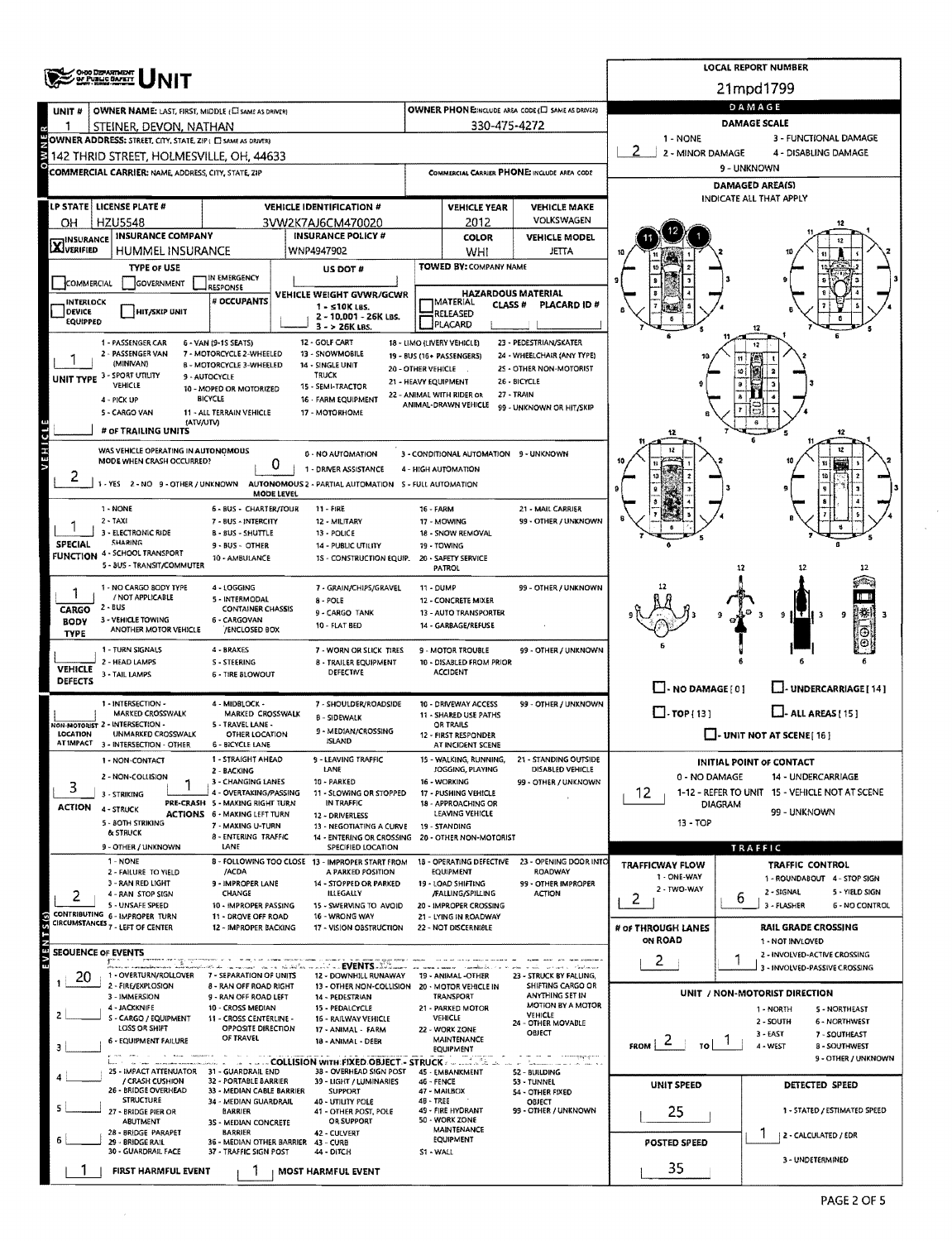| <b>OHIO DEPARTMENT</b><br>OF PUBLIC SAFETY                                                  |                                                                                                    |                                                                |                                                                    |                                                    |                                                                       | <b>LOCAL REPORT NUMBER</b>                                    |  |  |  |  |  |  |
|---------------------------------------------------------------------------------------------|----------------------------------------------------------------------------------------------------|----------------------------------------------------------------|--------------------------------------------------------------------|----------------------------------------------------|-----------------------------------------------------------------------|---------------------------------------------------------------|--|--|--|--|--|--|
|                                                                                             |                                                                                                    |                                                                |                                                                    |                                                    |                                                                       | 21mpd1799                                                     |  |  |  |  |  |  |
| OWNER NAME: LAST, FIRST, MIDDLE (C) SAME AS DRIVERY<br>UNIT#                                |                                                                                                    |                                                                |                                                                    | OWNER PHONE: INCLUDE AREA CODE (C) SAME AS DRIVER) | DAMAGE                                                                |                                                               |  |  |  |  |  |  |
| 2<br>COOL, LORRAINE, M                                                                      |                                                                                                    |                                                                | 330-473-7891                                                       |                                                    | <b>DAMAGE SCALE</b>                                                   |                                                               |  |  |  |  |  |  |
| OWNER ADDRESS; STREET, CITY, STATE, ZIP ( C SAME AS DRIVER)                                 |                                                                                                    |                                                                |                                                                    |                                                    | $1 - NONE$<br>2 - MINOR DAMAGE                                        | 3 - FUNCTIONAL DAMAGE<br>4 - DISABLING DAMAGE                 |  |  |  |  |  |  |
| 270 ALLISON AVE. KILLBUCK, OH. 44637<br>COMMERCIAL CARRIER: NAME, ADDRESS, CITY, STATE, ZIP |                                                                                                    |                                                                |                                                                    | COMMERCIAL CARRIER PHONE: INCLUDE AREA CODE        |                                                                       | 9 - UNKNOWN                                                   |  |  |  |  |  |  |
|                                                                                             |                                                                                                    |                                                                |                                                                    |                                                    | <b>DAMAGED AREAIS)</b>                                                |                                                               |  |  |  |  |  |  |
| LP STATE   LICENSE PLATE #                                                                  | <b>VEHICLE IDENTIFICATION #</b>                                                                    |                                                                | <b>VEHICLE YEAR</b>                                                | <b>VEHICLE MAKE</b>                                |                                                                       | INDICATE ALL THAT APPLY                                       |  |  |  |  |  |  |
| 994ZLW<br>он                                                                                | 2C4RC1BG8JR292017                                                                                  |                                                                | 2018                                                               | CHRYSLER                                           |                                                                       |                                                               |  |  |  |  |  |  |
| <b>INSURANCE COMPANY</b><br><b>INSURANCE</b>                                                | <b>INSURANCE POLICY #</b>                                                                          |                                                                | <b>COLOR</b>                                                       | <b>VEHICLE MODEL</b>                               |                                                                       |                                                               |  |  |  |  |  |  |
| JVERIFIED<br><b>TYPE OF USE</b>                                                             |                                                                                                    |                                                                | WHI<br><b>TOWED BY: COMPANY NAME</b>                               | <b>PACIFICA</b>                                    |                                                                       |                                                               |  |  |  |  |  |  |
| COMMERCIAL<br>GOVERNMENT                                                                    | <b>US DOT #</b><br>IN EMERGENCY<br>RESPONSE                                                        |                                                                |                                                                    |                                                    |                                                                       |                                                               |  |  |  |  |  |  |
| INTERLOCK                                                                                   | VEHICLE WEIGHT GVWR/GCWR                                                                           | <b>HAZARDOUS MATERIAL</b><br><b>MATERIAL</b><br><b>CLASS #</b> | PLACARD ID#                                                        |                                                    |                                                                       |                                                               |  |  |  |  |  |  |
| HIT/SKIP UNIT<br>DEVICE<br>EQUIPPED                                                         | 1 - ≤10K LBS.<br>2 - 10.001 - 26K LBS.                                                             |                                                                | RELEASED<br>PLACARD                                                |                                                    |                                                                       |                                                               |  |  |  |  |  |  |
| 1 - PASSENGER CAR                                                                           | $3 - 26K$ LBS.<br>12 - GOLF CART<br>6 - VAN (9-15 SEATS)                                           | 18 - LIMO (LIVERY VEHICLE)                                     |                                                                    | 23 - PEDESTRIAN/SKATER                             |                                                                       |                                                               |  |  |  |  |  |  |
| 2 - PASSENGER VAN                                                                           | 7 - MOTORCYCLE 2-WHEELED<br>13 - SNOWMOBILE                                                        | 19 - BUS (16+ PASSENGERS)                                      |                                                                    | 24 - WHEELCHAIR (ANY TYPE)                         |                                                                       |                                                               |  |  |  |  |  |  |
| (MINIVAN)<br>UNIT TYPE 3 - SPORT UTILITY<br>9 - AUTOCYCLE                                   | 8 - MOTORCYCLE 3-WHEELED<br>14 - SINGLE UNIT<br>TRUCK                                              | 20 - OTHER VEHICLE                                             |                                                                    | 25 - OTHER NON-MOTORIST                            |                                                                       |                                                               |  |  |  |  |  |  |
| VEHICLE                                                                                     | 15 - SEMI-TRACTOR<br>10 - MOPED OR MOTORIZED<br><b>BICYCLE</b>                                     | 21 - HEAVY EQUIPMENT<br>22 - ANIMAL WITH RIDER OR              |                                                                    | 26 - BICYCLE<br>27 - TRAIN                         |                                                                       |                                                               |  |  |  |  |  |  |
| 4 - PICK UP<br>5 - CARGO VAN                                                                | 16 - FARM EQUIPMENT<br>11 - ALL TERRAIN VEHICLE<br>17 - MOTORHOME                                  |                                                                | ANIMAL-DRAWN VEHICLE                                               | 99 - UNKNOWN OR HIT/SKIP                           |                                                                       |                                                               |  |  |  |  |  |  |
| (ATV/UTV)<br># OF TRAILING UNITS                                                            |                                                                                                    |                                                                |                                                                    |                                                    | 12                                                                    | 12                                                            |  |  |  |  |  |  |
| VEHICL<br>WAS VEHICLE OPERATING IN AUTONOMOUS                                               | 0 - NO AUTOMATION                                                                                  |                                                                | 3 - CONDITIONAL AUTOMATION 9 - UNKNOWN                             |                                                    |                                                                       | 12                                                            |  |  |  |  |  |  |
| MODE WHEN CRASH OCCURRED?                                                                   | 0<br>1 - DRIVER ASSISTANCE                                                                         |                                                                | 4 - HIGH AUTOMATION                                                |                                                    |                                                                       |                                                               |  |  |  |  |  |  |
| ۷<br>1 - YES 2 - NO 9 - OTHER / UNKNOWN                                                     | AUTONOMOUS 2 - PARTIAL AUTOMATION S - FULL AUTOMATION                                              |                                                                |                                                                    |                                                    |                                                                       |                                                               |  |  |  |  |  |  |
| 1 - NONE                                                                                    | MODE LEVEL<br>6 - BUS - CHARTER/TOUR<br>$11 - FIRE$                                                | <b>16 - FARM</b>                                               |                                                                    | 21 - MAIL CARRIER                                  |                                                                       |                                                               |  |  |  |  |  |  |
| 2 - TAXI                                                                                    | 7 - BUS - INTERCITY<br>12 - MILITARY                                                               |                                                                | 17 - MOWING                                                        | 99 - OTHER / UNKNOWN                               |                                                                       |                                                               |  |  |  |  |  |  |
| 3 - ELECTRONIC RIDE<br>SHARING<br><b>SPECIAL</b>                                            | <b>B - BUS - SHUTTLE</b><br>13 - POLICE<br>9 - BUS - OTHER<br>14 - PUBLIC UTILITY                  |                                                                | 18 - SNOW REMOVAL<br>19 - TOWING                                   |                                                    |                                                                       |                                                               |  |  |  |  |  |  |
| <b>FUNCTION 4 - SCHOOL TRANSPORT</b>                                                        | 10 - AMBULANCE                                                                                     | 15 - CONSTRUCTION EQUIP. 20 - SAFETY SERVICE                   |                                                                    |                                                    |                                                                       |                                                               |  |  |  |  |  |  |
| 5 - 8US - TRANSIT/COMMUTER                                                                  |                                                                                                    |                                                                | PATROL                                                             |                                                    |                                                                       | 12<br>12                                                      |  |  |  |  |  |  |
| 1 - NO CARGO BODY TYPE<br>/ NOT APPLICABLE                                                  | 4 - LOGGING<br>7 - GRAIN/CHIPS/GRAVEL<br>5 - INTERMODAL                                            | <b>11 - DUMP</b>                                               | 12 - CONCRETE MIXER                                                | 99 - OTHER / UNKNOWN                               |                                                                       |                                                               |  |  |  |  |  |  |
| 2 - BUS<br>CARGO                                                                            | 8 - POLE<br><b>CONTAINER CHASSIS</b><br>9 - CARGO TANK                                             |                                                                |                                                                    |                                                    | ĦЭ<br>9                                                               |                                                               |  |  |  |  |  |  |
| 3 - VEHICLE TOWING<br><b>BODY</b><br>ANOTHER MOTOR VEHICLE<br><b>TYPE</b>                   | 6 - CARGOVAN<br>10 - FLAT BED<br>/ENCLOSED BOX                                                     |                                                                | 14 - GARBAGE/REFUSE                                                |                                                    |                                                                       | Θ                                                             |  |  |  |  |  |  |
| 1 - TURN SIGNALS                                                                            | 4 - BRAKES<br>7 - WORN OR SLICK TIRES                                                              |                                                                | 9 - MOTOR TROUBLE                                                  | 99 - OTHER / UNKNOWN                               |                                                                       |                                                               |  |  |  |  |  |  |
| 2 - HEAD LAMPS<br><b>VEHICLE</b><br>3 - TAIL LAMPS                                          | S - STEERING<br><b>B - TRAILER EQUIPMENT</b><br>DEFECTIVE<br><b>6 - TIRE BLOWOUT</b>               |                                                                | 10 - DISABLED FROM PRIOR<br><b>ACCIDENT</b>                        |                                                    |                                                                       |                                                               |  |  |  |  |  |  |
| <b>DEFECTS</b>                                                                              |                                                                                                    |                                                                |                                                                    |                                                    | $\Box$ - NO DAMAGE [ 0 ]                                              | LI-UNDERCARRIAGE [14]                                         |  |  |  |  |  |  |
| 1 - INTERSECTION -<br>MARKED CROSSWALK                                                      | 4 - MIDBLOCK -<br>7 - SHOULDER/ROADSIDE<br>MARKED CROSSWALK                                        |                                                                | 10 - DRIVEWAY ACCESS<br><b>11 - SHARED USE PATHS</b>               | 99 - OTHER / UNKNOWN                               | $\Box$ -TOP[13]                                                       | $\Box$ - ALL AREAS [ 15 ]                                     |  |  |  |  |  |  |
| 2 - INTERSECTION -<br>NON-                                                                  | <b>B-SIDEWALK</b><br>5 - TRAVEL LANE -<br>9 - MEDIAN/CROSSING                                      |                                                                | OR TRAILS                                                          |                                                    |                                                                       |                                                               |  |  |  |  |  |  |
| MOTORIST<br>UNMARKED CROSSWALK<br>LOCATION 3 - INTERSECTION - OTHER                         | OTHER LOCATION<br><b>ISLAND</b><br><b>6 - BICYCLE LANE</b>                                         |                                                                | 12 - FIRST RESPONDER<br>AT INCIDENT SCENE                          |                                                    |                                                                       | $\Box$ - UNIT NOT AT SCENE [16]                               |  |  |  |  |  |  |
| 1 - NON-CONTACT                                                                             | 1 - STRAIGHT AHEAD<br>- LEAVING TRAFFIC<br>LANE                                                    |                                                                | <b>WALKING, RUNNING</b><br>JOGGING, PLAYING                        | - STANDING OUTSIDE<br>DISABLED VEHICLE             |                                                                       | INITIAL POINT OF CONTACT                                      |  |  |  |  |  |  |
| 2 - NON-COLLISION<br>11<br>4                                                                | 2 - BACKING<br>10 - PARKED<br>3 - CHANGING LANES                                                   |                                                                | 16 - WORKING                                                       | 99 - OTHER / UNKNOWN                               | 0 - NO DAMAGE<br>14 - UNDERCARRIAGE                                   |                                                               |  |  |  |  |  |  |
| 3 - STRIKING                                                                                | 4 - OVERTAKING/PASSING<br>11 - SLOWING OR STOPPED<br>PRE-CRASH S - MAKING RIGHT TURN<br>IN TRAFFIC |                                                                | 17 - PUSHING VEHICLE<br>18 - APPROACHING OR                        |                                                    | 1-12 - REFER TO UNIT 15 - VEHICLE NOT AT SCENE<br>6<br><b>DIAGRAM</b> |                                                               |  |  |  |  |  |  |
| <b>ACTION</b><br>4 - STRUCK<br>5 - BOTH STRIKING                                            | <b>ACTIONS 6 - MAKING LEFT TURN</b><br>12 - DRIVERLESS                                             |                                                                | LEAVING VEHICLE                                                    |                                                    | 99 - UNKNOWN<br>13 - TOP                                              |                                                               |  |  |  |  |  |  |
| & STRUCK                                                                                    | 7 - MAKING U-TURN<br>13 - NEGOTIATING A CURVE<br>8 - ENTERING TRAFFIC                              |                                                                | 19 - STANDING<br>14 - ENTERING OR CROSSING 20 - OTHER NON-MOTORIST |                                                    |                                                                       |                                                               |  |  |  |  |  |  |
| 9 - OTHER / UNKNOWN<br>1 - NONE                                                             | LANE<br>SPECIFIED LOCATION<br>8 - FOLLOWING TOO CLOSE 13 - IMPROPER START FROM                     |                                                                | 18 - OPERATING DEFECTIVE                                           | 23 - OPENING DOOR INTO                             |                                                                       | TRAFFIC                                                       |  |  |  |  |  |  |
| 2 - FAILURE TO YIELD                                                                        | /ACDA<br>A PARKED POSITION                                                                         |                                                                | EQUIPMENT                                                          | <b>ROADWAY</b>                                     | <b>TRAFFICWAY FLOW</b><br>1 - ONE-WAY                                 | <b>TRAFFIC CONTROL</b><br>1 - ROUNDABOUT 4 - STOP SIGN        |  |  |  |  |  |  |
| 3 - RAN RED LIGHT<br>4 - RAN STOP SIGN                                                      | 9 - IMPROPER LANE<br>14 - STOPPED OR PARKED<br>CHANGE<br>ILLEGALLY                                 |                                                                | 19 - LOAD SHIFTING<br>/FALLING/SPILLING                            | 99 - OTHER IMPROPER<br><b>ACTION</b>               | 2 - TWO-WAY                                                           | 2 - SIGNAL<br>5 - YIELD SIGN<br>ь                             |  |  |  |  |  |  |
| S - UNSAFE SPEED<br>CONTRIBUTING 6 - IMPROPER TURN                                          | 10 - IMPROPER PASSING<br>15 - SWERVING TO AVOID<br>11 - DROVE OFF ROAD<br>16 - WRONG WAY           |                                                                | 20 - IMPROPER CROSSING<br>21 - LYING IN ROADWAY                    |                                                    | 2                                                                     | 3 - FLASHER<br><b>6 - NO CONTROL</b>                          |  |  |  |  |  |  |
| EVENTS <sub>(S)</sub><br>CIRCUMSTANCES <sub>7</sub> LEFT OF CENTER                          | 12 - IMPROPER BACKING<br>17 - VISION OBSTRUCTION                                                   |                                                                | 22 - NOT DISCERNIBLE                                               |                                                    | # of THROUGH LANES                                                    | <b>RAIL GRADE CROSSING</b>                                    |  |  |  |  |  |  |
| SEQUENCE OF EVENTS                                                                          |                                                                                                    |                                                                |                                                                    |                                                    | <b>ON ROAD</b>                                                        | 1 - NOT INVLOVED                                              |  |  |  |  |  |  |
|                                                                                             | $-EVENTS$                                                                                          |                                                                |                                                                    |                                                    | 2                                                                     | 2 - INVOLVED-ACTIVE CROSSING<br>3 - INVOLVED-PASSIVE CROSSING |  |  |  |  |  |  |
| 1 - OVERTURN/ROLLOVER<br>20<br>2 - FIRE/EXPLOSION                                           | 7 - SEPARATION OF UNITS<br>12 - DOWNHILL RUNAWAY<br><b>B - RAN OFF ROAD RIGHT</b>                  | 13 - OTHER NON-COLLISION 20 - MOTOR VEHICLE IN                 | 19 - ANIMAL -OTHER                                                 | 23 - STRUCK BY FALLING,<br>SHIFTING CARGO OR       |                                                                       |                                                               |  |  |  |  |  |  |
| 3 - IMMERSION<br>4 - JACKKNIFE                                                              | 9 - RAN OFF ROAD LEFT<br>14 - PEDESTRIAN<br>10 - CROSS MEDIAN<br>15 - PEDALCYCLE                   |                                                                | TRANSPORT<br>21 - PARKED MOTOR                                     | ANYTHING SET IN<br>MOTION BY A MOTOR               |                                                                       | UNIT / NON-MOTORIST DIRECTION<br>1 - NORTH<br>5 - NORTHEAST   |  |  |  |  |  |  |
| 5 - CARGO / EQUIPMENT                                                                       | 11 - CROSS CENTERLINE -<br>16 - RAILWAY VEHICLE                                                    |                                                                | VEHICLE                                                            | VEHICLE<br>24 - OTHER MOVABLE                      |                                                                       | <b>6 - NORTHWEST</b><br>2 - SOUTH                             |  |  |  |  |  |  |
| LOSS OR SHIFT<br><b>6 - EQUIPMENT FAILURE</b>                                               | OPPOSITE DIRECTION<br>17 - ANIMAL - FARM<br>OF TRAVEL<br>18 - ANIMAL - DEER                        |                                                                | 22 - WORK ZONE<br>MAINTENANCE                                      | <b>OBJECT</b>                                      | ۷<br><b>FROM</b><br>TO                                                | 3 - EAST<br>7 - SOUTHEAST<br>4 - WEST<br>8 - SOUTHWEST        |  |  |  |  |  |  |
| $\rightarrow$ 2                                                                             | <b>COLLISION WITH FIXED OBJECT. - STRUCK</b>                                                       |                                                                | EQUIPMENT                                                          | -8                                                 |                                                                       | 9 - OTHER / UNKNOWN                                           |  |  |  |  |  |  |
| 25 - IMPACT ATTENUATOR 31 - GUARDRAIL END<br>/ CRASH CUSHION                                | 3B - OVERHEAD 5IGN POST<br>32 - PORTABLE BARRIER<br>39 - LIGHT / LUMINARIES                        | 46 - FENCE                                                     | 45 - EMBANKMENT                                                    | 52 - BUILDING<br>53 - TUNNEL                       |                                                                       |                                                               |  |  |  |  |  |  |
| 26 - BRIDGE OVERHEAD<br><b>STRUCTURE</b>                                                    | 33 - MEDIAN CABLE BARRIER<br><b>SUPPORT</b><br>34 - MEDIAN GUARDRAIL<br>40 - LITILITY POLE         | <b>48 - TREE</b>                                               | 47 - MAILBOX                                                       | 54 - OTHER FIXED<br>OBJECT                         | UNIT SPEED                                                            | DETECTED SPEED                                                |  |  |  |  |  |  |
| 27 - BRIDGE PIER OR                                                                         | <b>BARRIER</b><br>41 - OTHER POST, POLE                                                            |                                                                | 49 - FIRE HYDRANT                                                  | 99 - OTHER / UNKNOWN                               | 15                                                                    | 1 - 5TATED / ESTIMATED SPEED                                  |  |  |  |  |  |  |
| ABUTMENT<br>28 - BRIDGE PARAPET                                                             | OR SUPPORT<br>35 - MEDIAN CONCRETE<br><b>BARRIER</b><br>42 - CULVERT                               |                                                                | 50 - WORK ZONE<br>MAINTENANCE                                      |                                                    | 2 - CALCULATED / EDR                                                  |                                                               |  |  |  |  |  |  |
| 29 - BRIDGE RAIL<br>30 - GUARDRAIL FACE                                                     | 36 - MEDIAN OTHER BARRIER 43 - CURB<br>37 - TRAFFIC SIGN POST<br>44 - DITCH                        | 51 - WALL                                                      | EQUIPMENT                                                          |                                                    | POSTED SPEED                                                          |                                                               |  |  |  |  |  |  |
| FIRST HARMFUL EVENT                                                                         | MOST HARMFUL EVENT                                                                                 |                                                                |                                                                    |                                                    | 35                                                                    | 3 - UNDETERMINED                                              |  |  |  |  |  |  |

 $\sim$